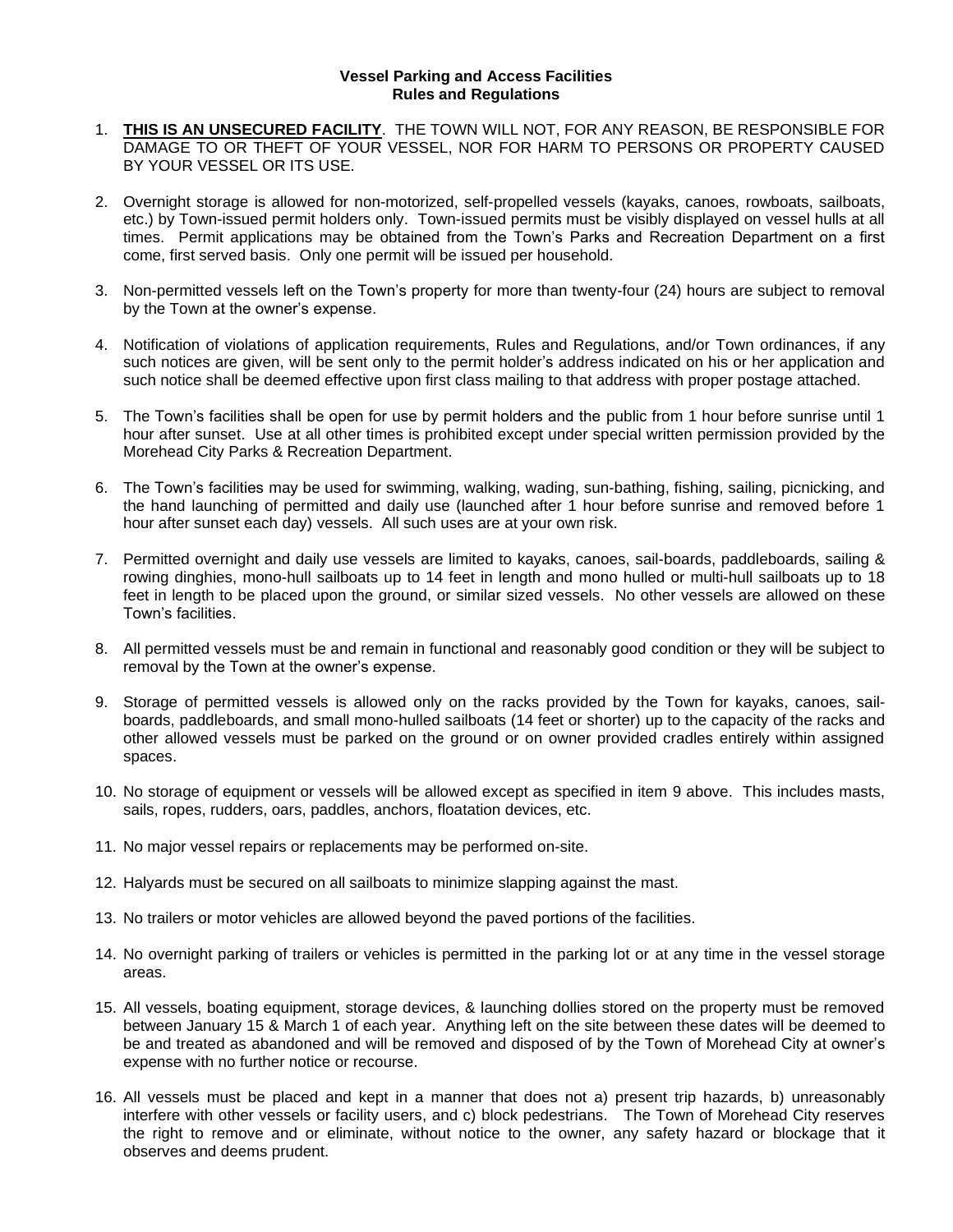- 17. All vessels must be removed upon the issuance of a hurricane warning for Morehead City and/or in its vicinity by the National Hurricane Center, or at least 24 hours prior to a National Weather Service prediction of 50 MPH wind gusts or greater. Vessels may return only after such weather events have ended. Vessels not removed within this allotted time frame may be removed by the Town at the owner's expense.
- 18. Use and storage of vessels on the Town's facilities is at the user's and/or owner's risk. The Town of Morehead City is not responsible for any theft, damage or injury that occurs on the site.
- 19. Users shall place any litter or trash in the provided receptacles. Household trash is not permitted in these receptacles.
- 20. Users must be respectful of neighboring property owners and visitors, and of other users of the Town's facilities.
- 21. The Town of Morehead City reserves the right to amend, alter, revoke or further revise these Rules and Regulations at any time. Please check all signage sign regularly for changes. Violations of these Rules and Regulations may result in termination of vessel permits, removal of vessels and other personal property at owner's expense, and prohibition of further use of the Town's facilities.
- 22. For information or questions, contact Morehead City Dockmaster at 252-725-5025 or Jerry Riggs, Director of Morehead City Parks & Recreation Department at 252-726-5083 ext. 4.